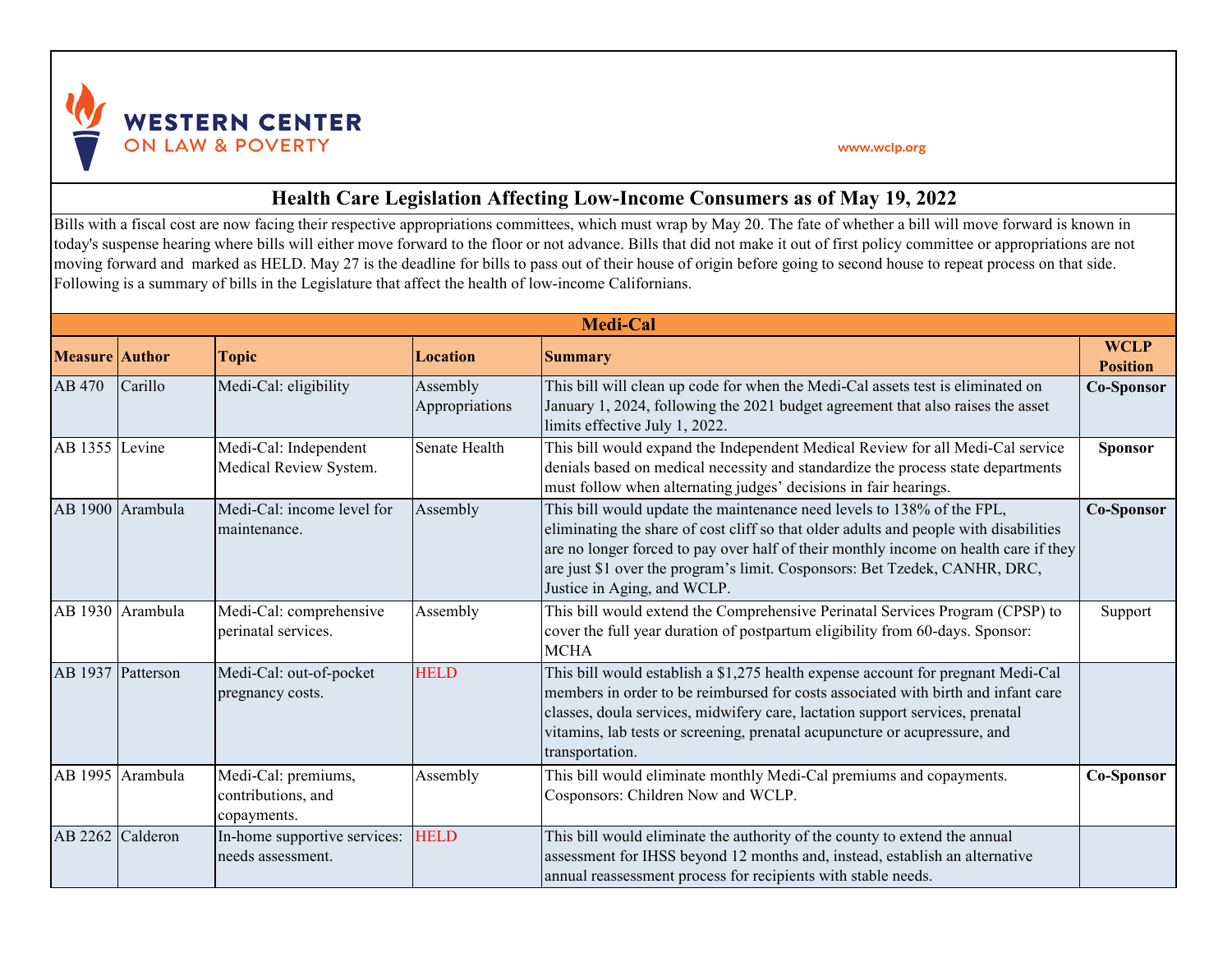| AB 2402 Rubio,               | Blanca           | Medi-Cal: continuous<br>eligibility.                                                                      | Assembly        | To prevent gaps and disruptions in early childhood preventive care, this bill would<br>extend continuous Medi-Cal coverage from birth up to age 5 without requiring<br>annual renewals.                                                                                                                                                                                   | Support                        |
|------------------------------|------------------|-----------------------------------------------------------------------------------------------------------|-----------------|---------------------------------------------------------------------------------------------------------------------------------------------------------------------------------------------------------------------------------------------------------------------------------------------------------------------------------------------------------------------------|--------------------------------|
| AB 2659 Patterson            |                  | Medi-Cal managed care:<br>midwifery services.                                                             | <b>HELD</b>     | This bill would require a Medi-Cal managed care plan to have within its provider<br>network at least one licensed midwife or certified-nurse midwife within each<br>county where the Medi-Cal managed care plan provides services to Medi-Cal<br>beneficiaries.                                                                                                           |                                |
|                              | AB 2680 Arambula | Medi-Cal: Community<br>Health Navigator Program.                                                          | Assembly        | This bill would require DHCS to create the Community Health Navigator Program<br>to make direct grants to qualified community-based organizations to conduct<br>targeted outreach, enrollment, retention, and access activities for Medi-Cal-eligible<br>individuals and families.                                                                                        | Support                        |
| AB 2697                      | Aguiar-Curry     | Medi-Cal: community health  <br>workers and promotores.                                                   | Assembly        | This bill would codify the Department of Health Care Services' proposal to make<br>Community Health Worker/Promotores a Medi-Cal benefit.                                                                                                                                                                                                                                 | Support                        |
|                              | AB 2724 Arambula | Medi-Cal: alternate health<br>care service plan.                                                          | Assembly        | This bill would allow Kaiser to directly contract with the Department of Health<br>Care Services.                                                                                                                                                                                                                                                                         |                                |
| AB 2727                      | Wood             | Medi-Cal: eligibility.                                                                                    | Senate Health   | This bill would update the legislative purpose and intent for the Medi-Cal program.                                                                                                                                                                                                                                                                                       | Support                        |
| AB 2823                      | Levine           | Medi-Cal: beneficiary<br>maintenance needs: home<br>upkeep allowance and<br>transitional needs allowance. | Assembly        | This bill will help low-income persons living in a long-term care facility return<br>home by raising the home upkeep allowance.                                                                                                                                                                                                                                           | Support                        |
| SB 987                       | Portantino       | California Cancer Care<br>Equity Act.                                                                     | Assembly        | This bill would require Medi-Cal plans to contract with at least one NCI-<br>Designated Comprehensive Cancer Center.                                                                                                                                                                                                                                                      | Support                        |
| SB 1019                      | Gonzalez         | Medi-Cal managed care<br>plans: mental health benefits.                                                   | Senate          | The bill would require Medi-Cal to provide enrollees with information on their<br>mental health benefits, right to timely access to care, and linguistically-relevant<br>resources on how to navigate health care plans; while collecting direct patient<br>experiences to inform the state on how to close racial disparities in mental health.<br><b>Sponsor: CPEHN</b> | Support                        |
| SB 1089                      | Wilk             | Medi-Cal: eyeglasses: Prison Assembly<br>Industry Authority.                                              |                 | This bill would, for purposes of Medi-Cal reimbursement, authorize an optometrist<br>to purchase eyeglasses from a private entity, as an alternative to a purchase of<br>eyeglasses from the Prison Industry Authority. Sponsor: CA Optometric<br>Association                                                                                                             |                                |
| SB 1180                      | Pan              | Medi-Cal: time and distance<br>standards for managed care<br>services.                                    | Senate          | This bill would extend the Medi-Cal managed care plan time and distance<br>standards to January 1, 2026, and would require the department to seek input from<br>stakeholders to determine what changes are needed to these provisions.                                                                                                                                    | Support                        |
| <b>Disparities Reduction</b> |                  |                                                                                                           |                 |                                                                                                                                                                                                                                                                                                                                                                           |                                |
| <b>Measure Author</b>        |                  | <b>Topic</b>                                                                                              | <b>Location</b> | <b>Summary</b>                                                                                                                                                                                                                                                                                                                                                            | <b>WCLP</b><br><b>Position</b> |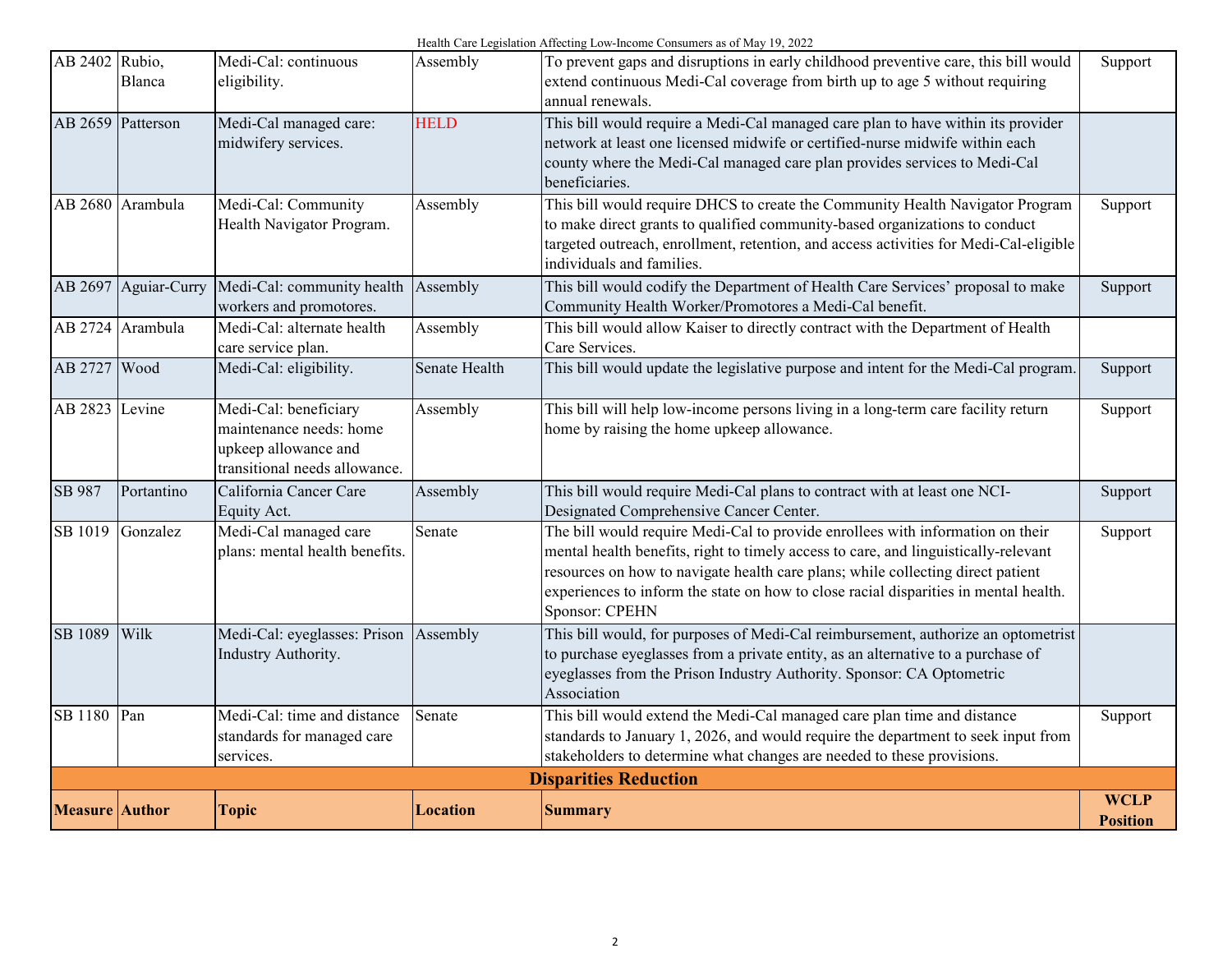| AB 2521               | Santiago  | Transgender, Gender                                         | Assembly        | This bill would require the DPH Office of Health Equity to establish a community     | Support                        |
|-----------------------|-----------|-------------------------------------------------------------|-----------------|--------------------------------------------------------------------------------------|--------------------------------|
|                       |           | Nonconforming, or Intersex                                  |                 | advisory committee for the purpose of providing recommendations to the office on     |                                |
|                       |           | Fund.                                                       |                 | which organizations and entities to select for funding and amount for the            |                                |
|                       |           |                                                             |                 | Transgender Wellness and Equity Fund.                                                |                                |
| <b>SB 558</b>         | Caballero | Farmworker Disaster Relief                                  | Assembly        | This bill would convene the Farmworker Disaster Relief Planning Taskforce with       | Support                        |
|                       |           | Planning Task Force.                                        | Emergency       | state and farmworker community advocacy representatives to examine the needs of      |                                |
|                       |           |                                                             | Management      | farmworkers, their families and communities on equitable access to health care,      |                                |
|                       |           |                                                             |                 | safety net services, protections and other social and economic relief during         |                                |
|                       |           |                                                             |                 | pandemics and disasters.                                                             |                                |
| SB 923                | Wiener    | Gender-affirming care.                                      | Senate          | This bill would improve access to gender affirming care for transgender, gender      | Co-Sponsor                     |
|                       |           |                                                             |                 | diverse, and intersex (TGI) people by requiring health plans to make available and   |                                |
|                       |           |                                                             |                 | update a list of providers who provide gender affirming services and require the     |                                |
|                       |           |                                                             |                 | Health and Human Services Agency to convene a workgroup to develop quality           |                                |
|                       |           |                                                             |                 | standards for patient experience to measure cultural competency for TGI patients.    |                                |
|                       |           |                                                             |                 | <b>Health Coverage</b>                                                               |                                |
| <b>Measure</b> Author |           | <b>Topic</b>                                                | <b>Location</b> | <b>Summary</b>                                                                       | <b>WCLP</b><br><b>Position</b> |
| AB 1878 Wood          |           | California Health Benefit                                   | Assembly        | This bill (identical to SB 944 (Pan)) would implement health care affordability      | Support                        |
|                       |           | Exchange: affordability                                     |                 | assistance through Covered California.                                               |                                |
|                       |           | assistance.                                                 |                 |                                                                                      |                                |
| SB 644                | Leyva     | Health care coverage                                        | Assembly Health | Requires EDD to share information with Covered California for outreach to            | Co-Sponsor                     |
|                       |           | outreach.                                                   |                 | persons applying for or losing unemployment benefits to enroll them in Covered       |                                |
|                       |           |                                                             |                 | CA or Medi-Cal.                                                                      |                                |
| SB 944                | Pan       | California Health Benefit                                   | Senate          | This bill (identical to AB 1878(Wood)) would implement health care affordability     | Support                        |
|                       |           | Exchange: affordability                                     |                 | assistance through Covered California.                                               |                                |
|                       |           | assistance.                                                 |                 |                                                                                      |                                |
| SB 967                | Hertzberg | Health care coverage: tax                                   | Senate          | This bill would add a checkmark on state tax forms for people to indicate if they    | Support                        |
|                       |           | returns: information sharing<br>authorization and outreach. |                 | are interested in receiving information about low-cost health care coverage options. |                                |
|                       |           |                                                             |                 | <b>Other</b>                                                                         |                                |
|                       |           |                                                             |                 |                                                                                      | <b>WCLP</b>                    |
| <b>Measure</b> Author |           | <b>Topic</b>                                                | <b>Location</b> | <b>Summary</b>                                                                       | <b>Position</b>                |
| SB 1338               | Umberg    | Community Assistance,                                       | Senate          | This bill would establish the CARE Court framework.                                  | <b>Oppose</b>                  |
|                       |           | Recovery, and Empowerment                                   |                 |                                                                                      |                                |
|                       |           | (CARE) Court Program.                                       |                 |                                                                                      |                                |
| AB 1130 Wood          |           | California Health Care                                      | Senate Health   | This bill would establish the Office of Health Care Affordability to analyze the     | Support                        |
|                       |           | Quality and Affordability                                   |                 | health care market for cost trends, develop data-informed policies for lowering      |                                |
|                       |           | Act.                                                        |                 | health care costs, set and enforce cost targets, and create a state strategy for     |                                |
|                       |           |                                                             |                 | controlling the cost of health care for consumers and purchasers.                    |                                |